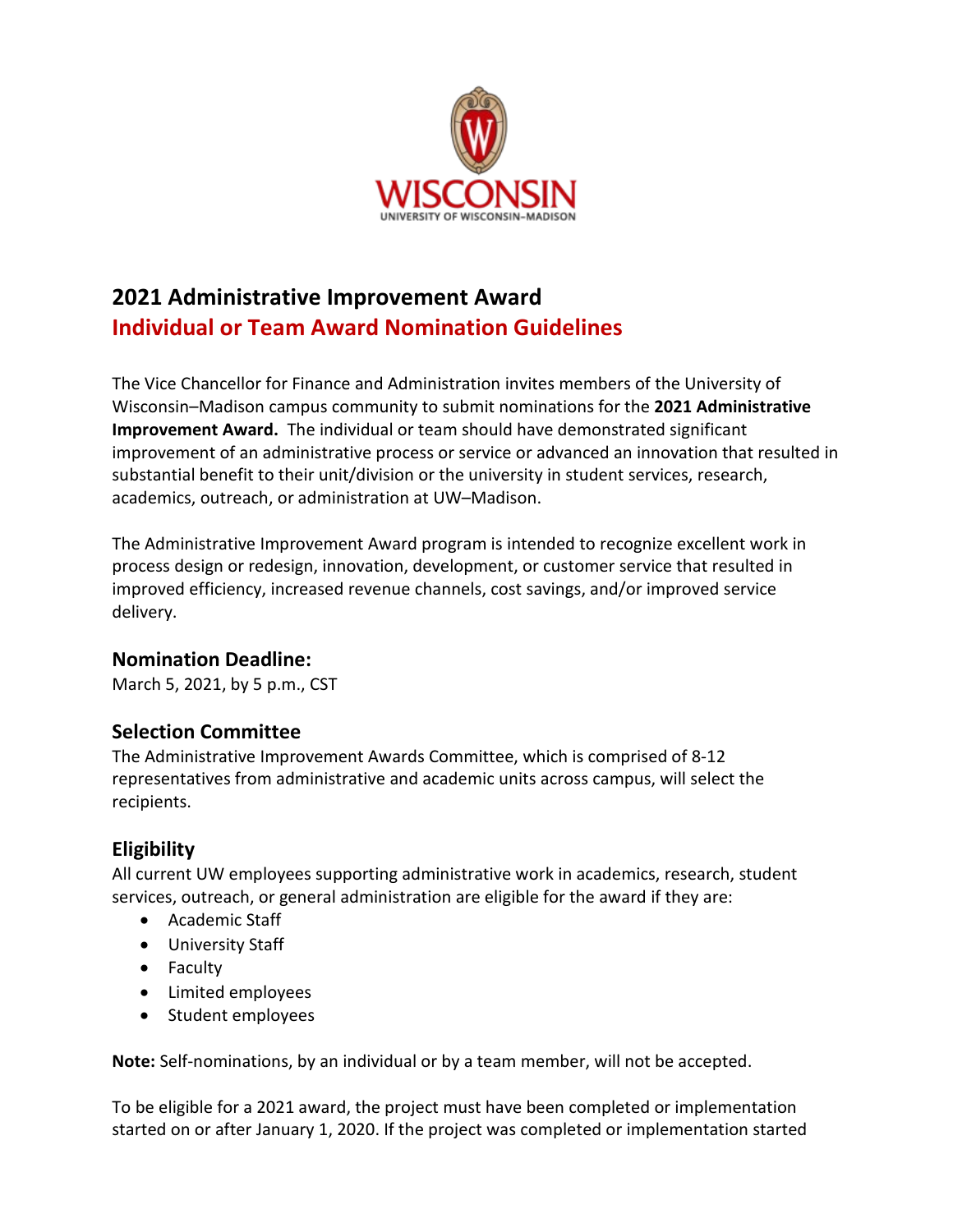prior to January 1, 2020, evidence of continuous improvement and/or an active control plan must be cited in the nomination for the project to be eligible.

# **Criteria & Nomination Guidelines**

Please download the Nomination Letter Template to prepare your nomination. For individual nominations, the submission may reference multiple examples that demonstrate a sustained focus on administrative improvement. For team nominations, please try to keep team sizes reasonable by matching the administrative improvements with the people most closely involved or aligned with the nominated initiative.

All nominations should be supported by measurable results and include the following elements:

## **1. Background:**

*Please describe the situation prior to the improvement activities taken by the individual or team. The following questions may help guide your summary.*

- What was the situation in the beginning?
- What prompted the need for improvement? Please include any available baseline data.
- What was the goal of the improvement?

#### **2. Method or Approach:**

*Please discuss how the individual or team demonstrated each of the following criteria, as applicable, during the project:*

- The improvement was a collaborative effort, and the work was approached in an inclusive manner.
- Time was taken to identify and understand the needs of the customers.
- Data were gathered and used in decision-making.
- Metrics were identified to measure results.

## **3. Results:**

#### *Please describe the results of the improvement effort, addressing as many of the following as possible:*

- Was the goal achieved?
- What were the results? Please include measured results to date.
- Do the results translate to cost savings, time savings, increased revenue, improved customer service, or other significant impacts? Please include all observable impacts.
- What effect did the improvement have on the unit/division/university?
- What controls have been implemented to ensure that the gains are both sustained and evaluated for further improvement?